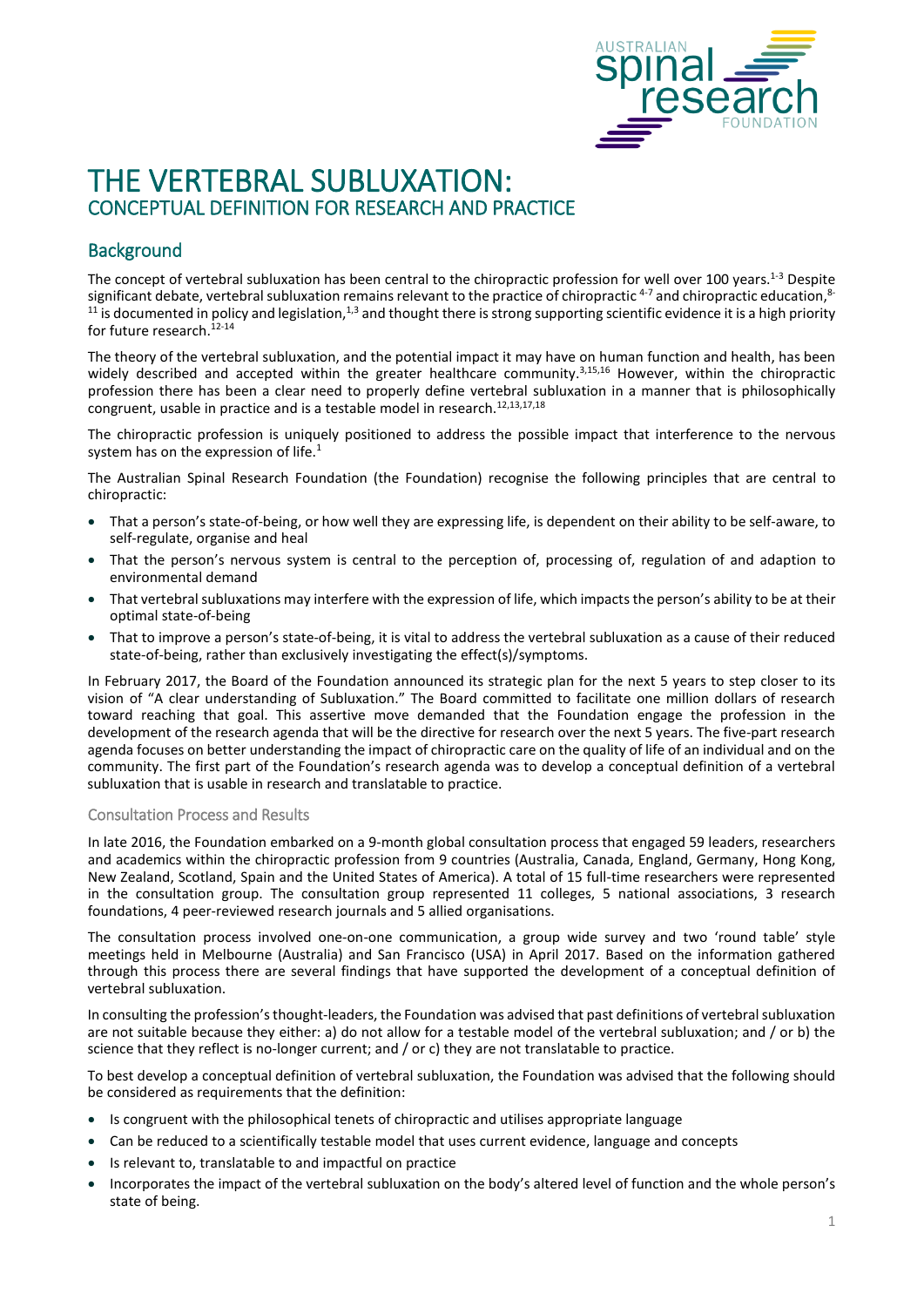

As a result of the consultation process, it was strongly advised that the definition of vertebral subluxation:

- Is not an operational definition
- Includes the more holistic impacts on:
	- 1. The whole person's state of being
	- 2. The expression and efficiency of the energetic system or coherence<sup>[1](#page-1-0)</sup>.
- Should not itself specify the implications on the vitalistic nature of the person (self-aware, self-organising, and selfhealing nature).

## Definition of the Vertebral Subluxation

As a result of the consultation process the Foundation's Board have formulated and adopted a conceptual definition of vertebral subluxation (Appendix 1), and adopted a testable model that is applicable to research and chiropractic practice (Appendix 2), both of which reflect current available evidence and understanding.

For the purpose of the research agenda The Australian Spinal Research Foundation, currently defines that:

*"A vertebral subluxation is a diminished state of being, comprising of a state of reduced coherence, altered biomechanical function, altered neurological function and altered adaptability."*



<span id="page-1-0"></span> <sup>1</sup> Coherence may be described as the property of unity; logically connected; consistent. Having <sup>a</sup> natural or due agreement of parts; harmonious;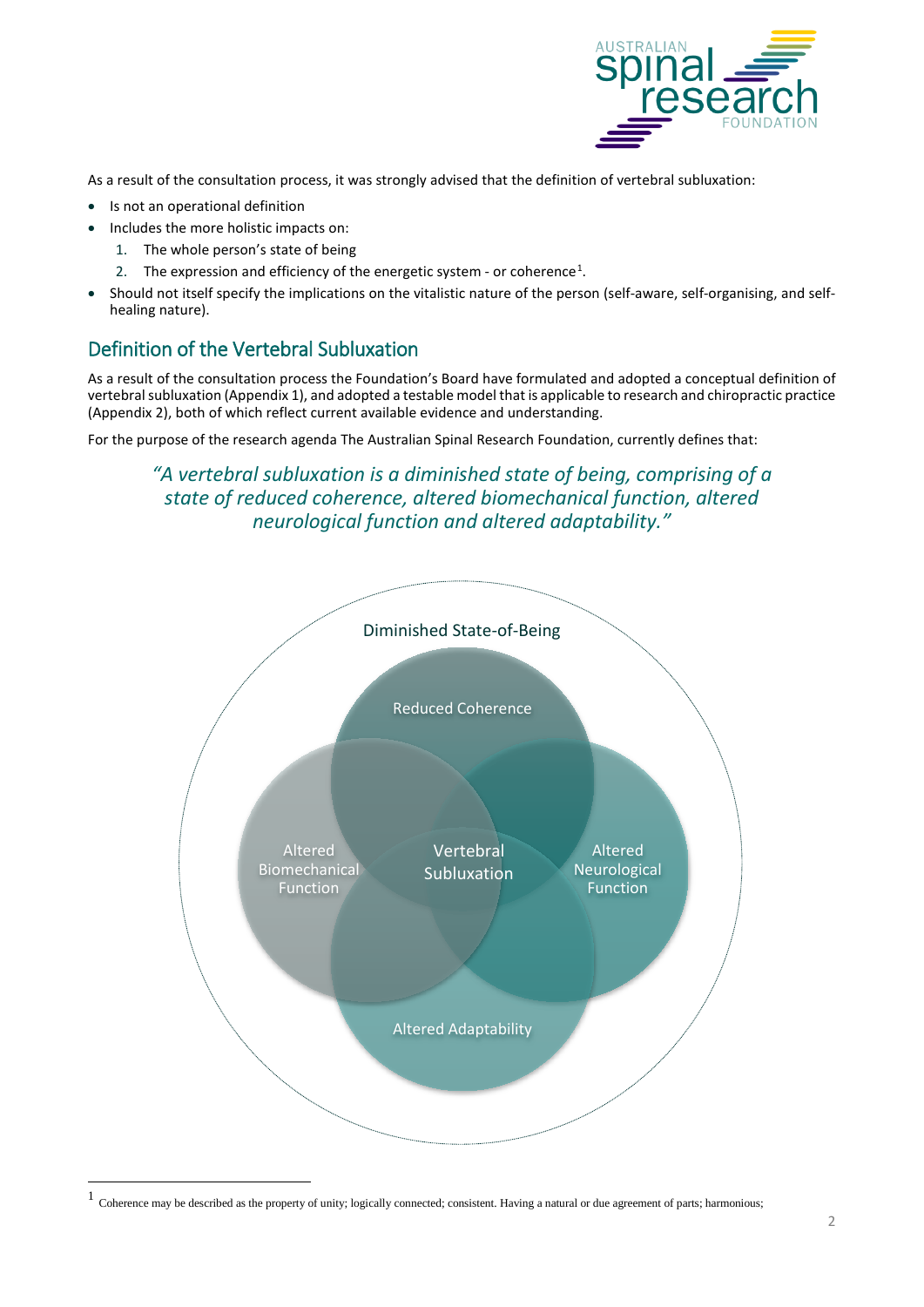

#### **References:**

- 1. Hart J. Analysis and Adjustment of Vertebral Subluxation as a Separate and Distinct Identity for the Chiropractic Profession: A Commentary. J Chiropr Humanit. Dec 2016;23(1):46-52.
- 2. Good, CJ. Chiropractic Identity in the United States: Wisdom, Courage and Strength. J Chiropr Humanit. Dec 2016;23(1):29-34.
- 3. Rome, P. A Basis for the Theory of a Central Chiropractic Principle The Vertebral Subluxation. Chiropr J Aust. 2013; 43(1):2-14
- 4. Christensen MG, Hyland JK, Goertz CM, Kollasch MW. Practice Analysis of Chiropractic. Greeley, CO: National Board of Chiropractic Examiners; 2015
- 5. Institute for Alternative Futures, Chiropractic 2025: Divergent Futures. Alexandria, VA. March 2013. Available from http://www.altfutures.org/pubs/chiropracticfutures/IAF-Chiropractic2025.pdf .
- 6. McDonald WP, Durkin KF, Pfefer M. How Chiropractors Think and Practice: The Survey of North American Chiropractors. Semin Integr Med. 2004; 2:92-98
- 7. Keating JC, Charlton KH, Grod JP, Perle SM, Sikorski D, Winterstein JF. Subluxation: dogma or science? Chiropr Osteopat. 2005;13:17.
- 8. Gliedt JA, Hawk C, Anderson M, et al. Chiropractic Identity, Role and Future: A Survey of North American Chiropractic Students. Chiropr Man Therap 2015;23(1):4
- 9. Repka A, Ebrall P, Draper B. Failure to Use Vertebral Subluxation Complex as a Diagnostic Term: a Flaw of Reductionistic Diagnosis With Resultant Compromise of Student and Patient Outcomes in Chiropractic Teaching Clinics. Chiropractic Journal of Australia. 2007; 37 (3): 84-91.
- 10. Ebrall P. Towards Better Teaching About the Vertebral Subluxation Complex. Chiropr J Aust. 2009;39(4):165-170.
- 11. Association of Chiropractic Colleges. The Association of Chiropractic Colleges Position Paper # 1. July 1996. ICA Rev. 1996; November/December.
- 12. Kent C, McCoy M. Vertebral Subluxation Research: An Agenda to Explore the Epidemiology of Vertebral Subluxation and the Clinical Outcomes Related to Management. A Vertebral Subluxation Res. August 2013; 29-32
- 13. Harvey M. Using Chiropractic Philosophy to Deliver Relevant Research: The Example of the Australian Spinal Research Foundation Grant Funding Process. Chiropr J Aust. 2010: 40 (4); 151-153
- 14. Owens E. Chiropractic subluxation assessment: What the research tells us J Can Chiro Assoc. 2002;46(4):215-220.
- 15. Rome P. Terminology Relating to the Vertebral Subluxation Complex and the Manipulative Sciences. Part I. Chiropr J Australia 2017; 45:73-89
- 16. Rome P. Terminology Relating to the Vertebral Subluxation Complex and the Manipulative Sciences. Part II. Chiropr J Australia 2017; 45:90-129
- 17. The Rubicon Group. Definition and Position Statement on the Chiropractic Subluxation. [Online] Available at: <http://www.therubicongroup.org/#/policies/:> The Rubicon Group, 2017:4.
- 18. Kent CB. Models of Vertebral Subluxation: A Review. J Vertebral Subluxation Res. 1996: 1 (1); 1-7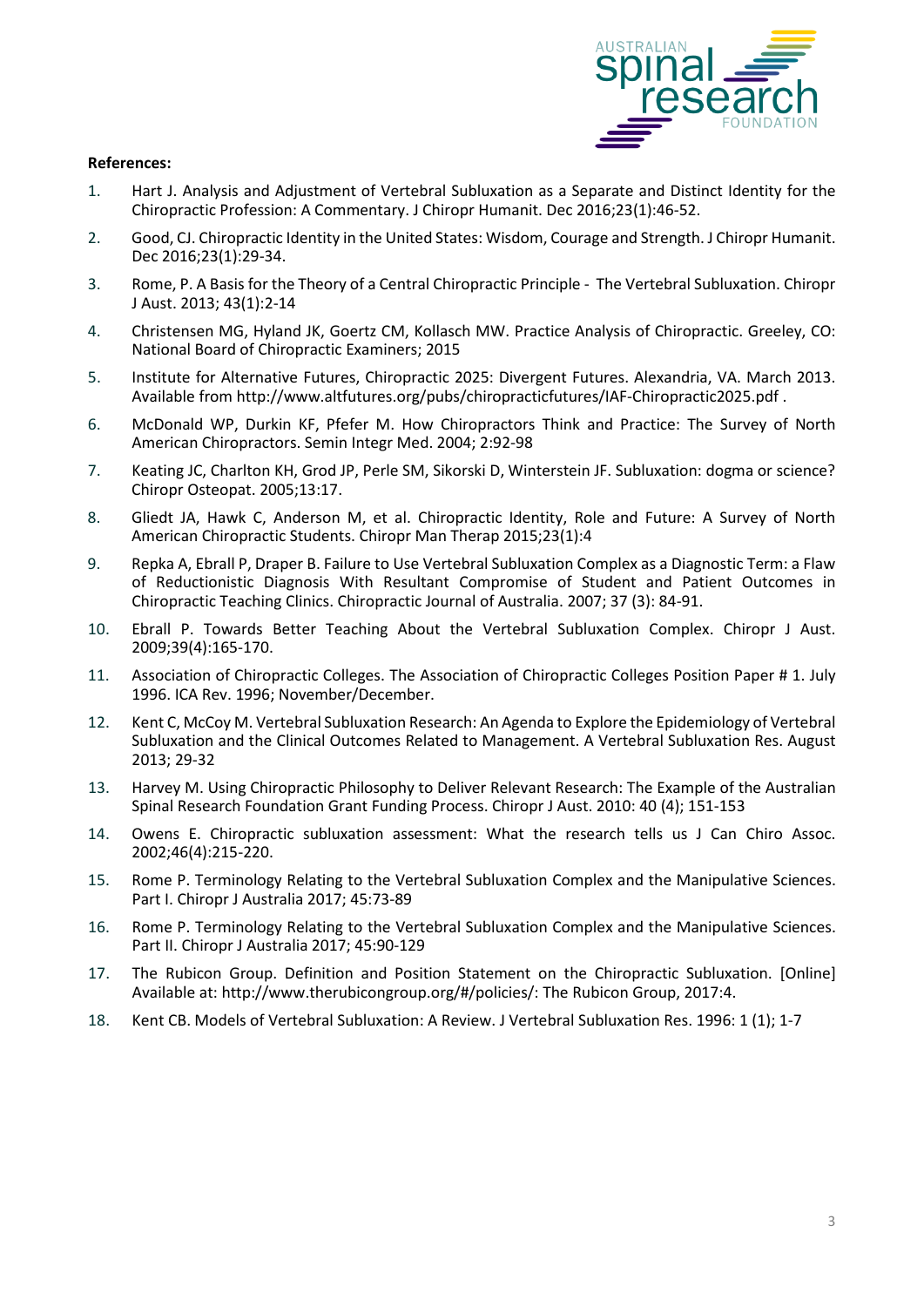

# Appendix 1

#### A Conceptual Definition

The resultant definition needs to encompass various philosophically-derived concepts, from which scientific models and practice models could be derived. As such, it is simplest to start with a conceptual definition that represents these philosophically-derived concepts - a conceptual definition of the subluxation - and to then:

- 1. reduce these conceptsto scientifically-defined models(that are scientifically-testable, reflective of current evidence, language and scientific concepts)
- 2. to also reduce these concepts to models that are relevant to and translatable to practice.

These would be accomplished in further, more refined definitions, which could then be specifically operationalised, tested and translated to practice. Further research could discuss valid operational definitions derived from this definition of the vertebral subluxation.

In incorporating all four attributes of the vertebral subluxation (reduced coherence, altered biomechanical function, altered neurological function and altered adaptability), the definition is reflective of various types of vertebral subluxations: a) segmental / biomechanical; b) neurological, incorporating efferent and afferent peripheral, spinal, subcortical and cortical effects; c) tonal, incorporating whole-person effects.

It is important to note that it is the fourth attribute - altered adaptability - that differentiates the putative biomechanicalneurological lesion from the chiropractic vertebral subluxation. In order to be identified as a vertebral subluxation, it is necessary to identify the presence of all four attributes of the vertebral subluxation (assessment of the evidence of a person's state of reduced coherence, altered biomechanical function, altered neurological function and altered adaptability) asthe criteria for establishing the presence of a vertebralsubluxation and it is vital that the state of altered adaptability must be established.